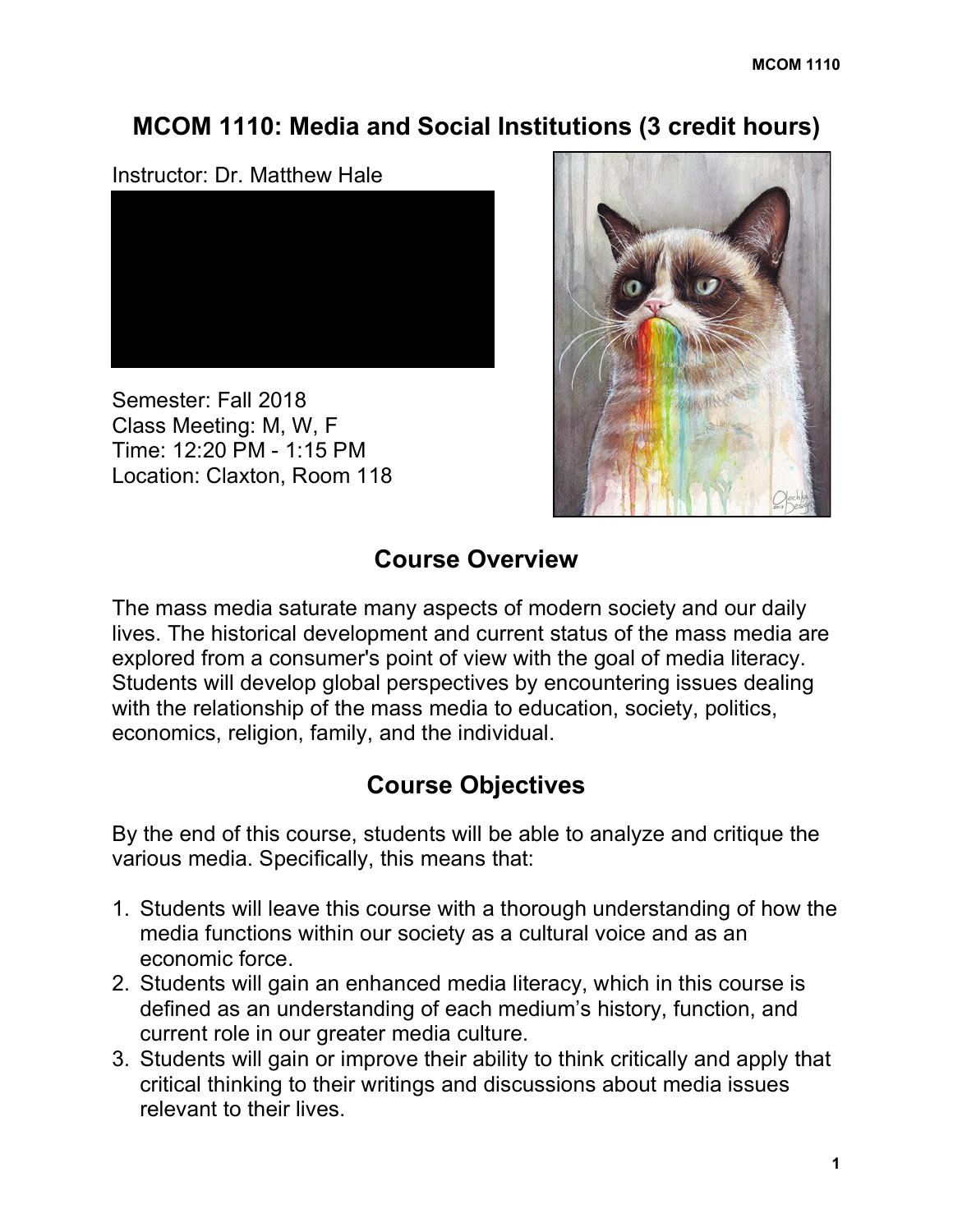Assigned readings should be completed by the beginning of each week of class. The lectures and discussion will supplement the readings. I do not repeat the readings.

# **Required Texts/Materials**

Campbell, R., Martin, C., Fabos, B.(2017). *Media and Culture: Mass Communication in a Digital Age (11th ed.).* Boston, MA **ISBN: 978-1319058517**

Additional reading that will be made available on the course's Brightspace page. These additional readings are marked (Web).

# **Course Policies & Procedures**

**Participation:** You will be expected to access the course materials on the course website regularly. This class and my teaching and thus your learning (think: future success outside of academia) is based upon active discussion and thinking. I need you present. There will be multiple ways to engage in class, so if you are shy, do not fret about always having to talk in class. I will provide frequent updates and assessments on your in-class participation.

**Disability Access:** Any student who has a disability that may affect his/her academic performance is encouraged to make an appointment with me to discuss this matter, or you may contact Disability Services; telephone 221- 6230; TTY 221-6278; fax 221-7102.

**Official Communication:** AP Mail is the official means of communication at APSU. Correspondence between the university and students will be sent to the students' APSU Mail account; other email accounts will not be utilized. Students are encouraged to check their AP Mail account on a regular basis.

**Academic Dishonesty:** The Austin Peay State University Student Handbook states: Academic dishonesty may be defined as any act of dishonesty in academic work. This includes, but is not limited to, plagiarism, the changing or falsifying of any academic documents or materials, cheating and giving or receiving of unauthorized aid in tests, examinations or other assigned work. Students guilty of academic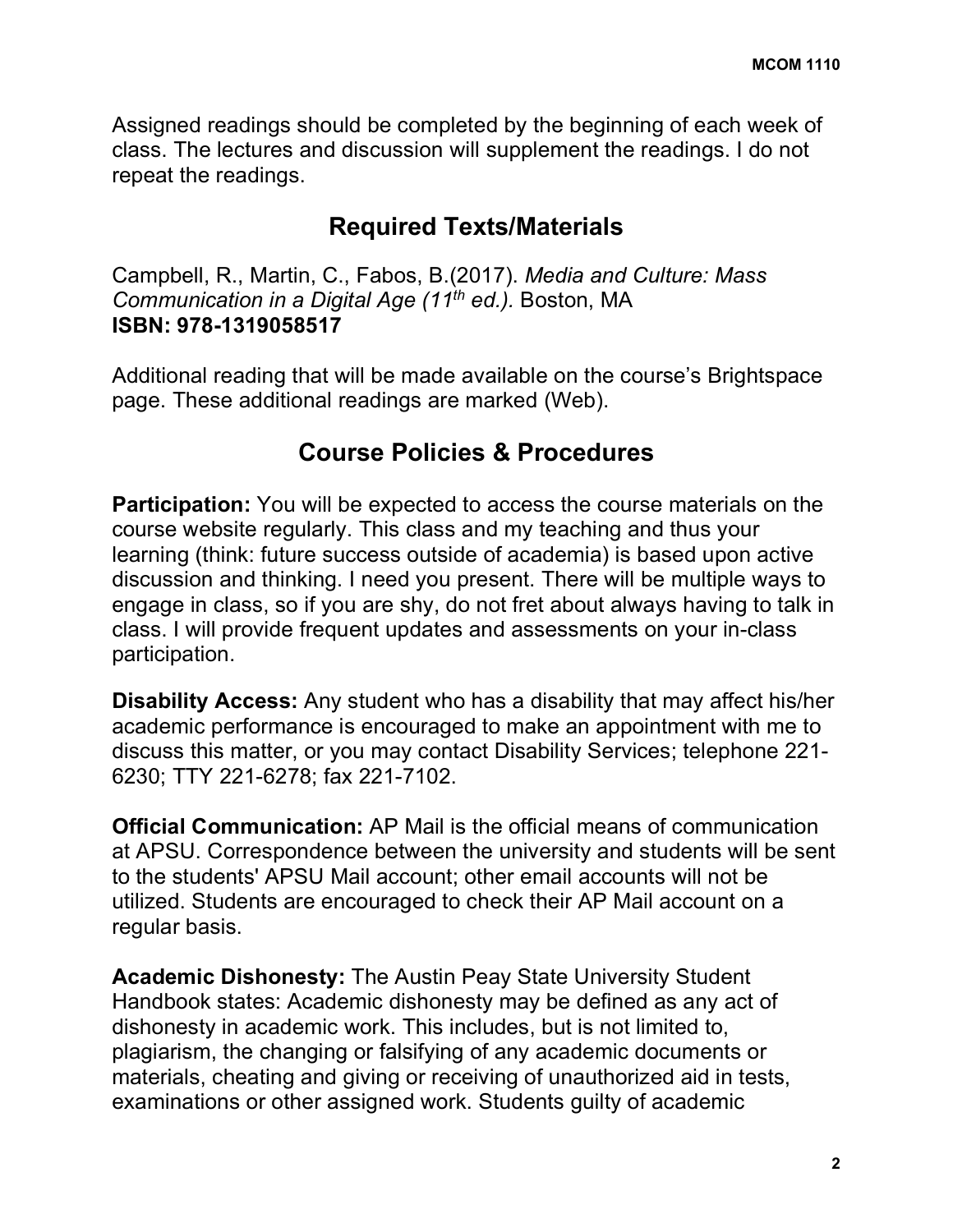misconduct, either directly or indirectly through participation or assistance, are immediately responsible to the instructor of the class. Penalties for academic misconduct will vary with the seriousness of the offense and may include, but are not limited to, a grade of "F" on the work in question, a grade of "F" in the course, reprimand, probation, suspension and expulsion.



**Misconduct:** Actions such as hazing, harassment, disorderly conduct, and endangering any person's health are considered acts of misconduct which may subject the offending individual or organization to disciplinary sanctions.

**Professionalism and Respect:** This course models the standards of professional conduct applicable in virtually any context. You are expected to behave professionally in your contributions to discussions, feedback given to your peers, interactions with the instructor, and, of course, in the work you do for class assignments. Discourteous, threatening, or harassing behavior will not be tolerated. Respect works both ways. I do my best to be courteous and fair in all situations and at all times. If you ever feel that you are being treated otherwise by anyone (including me), please contact me.

**Exceptions:** As with any policies, I am willing to make exceptions under certain extenuating circumstances. If you have any conflicts with the schedule or policies outlined here, please contact me and let me know as soon as possible. I am willing to be flexible and to try to help, but only if I know about any problems you might be having ahead of time. At its heart this is a course about how to effectively communicate. I do not want anyone to fail this class as a result of a lack of communication.

## **Attendance Policy**

You are allotted 4 absences. No questions asked. You do not need to bring me any documentation. If you miss 4 course sessions and no more, you will be penalized in no way.

Any absences beyond 4, your final grade will be reduced by 10% per absence. Should you have an emergency or any kind of personal issue(s), please contact me.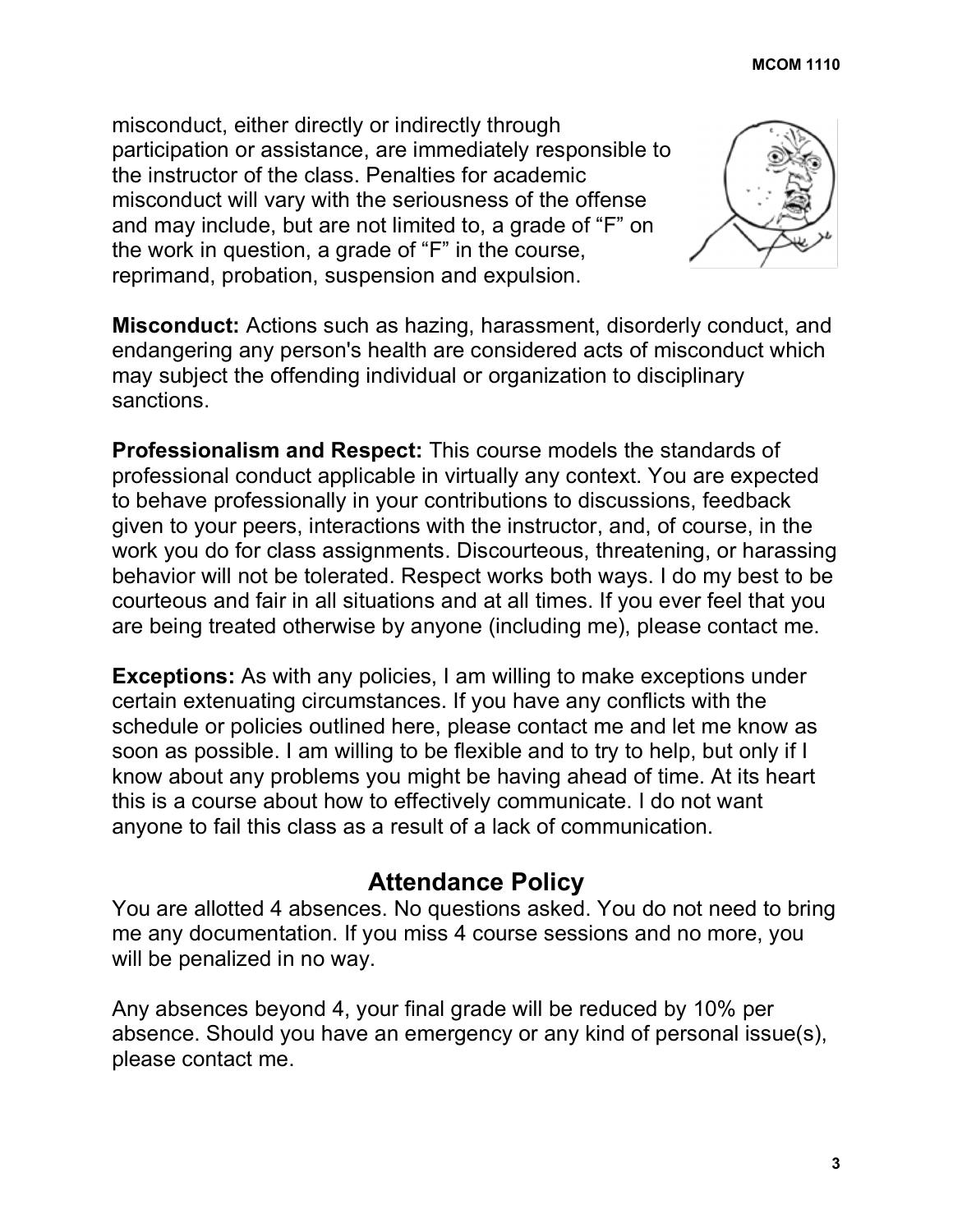## **Assignments**

Students will be provided with more detailed assignment overviews on the course website for each of the course assignments. **All assignments must be submitted to the appropriate "Dropbox" on D2L by 11:59PM on the assigned due date as either** *.doc* **or** *.docx* **or PDF file formats. Other file formats will not be accepted.**

- **(1)Mini-Assignments/Activities:** Throughout the semester, you will be required to complete a series of short assignments. Think of them as homework. They are designed to involve minimum prep work but will hopefully provide you with a number of revealing new experiences and perspectives. See calendar for specific due dates. Miniassignments will be submitted **via hard copy in class.**
- **(2)Short Response Papers:** Two short critical essays. These will be submitted via Dropbox by 11:59PM. Papers must be between 2-3 pages in length and must engage with course materials directly. Do not forget citations. Further and more detailed instructions will be provided in class and on the course website.
- **(3)Media Journal:** Keep a typed weekly journal of your daily engagement with mass media and technology **for (AT MINIMUM) a total of 5 weeks.** The journal will be submitted via Dropbox by 11:59PM on November 16. More detailed instructions are available on the course website.
- **(4)Scheduled Office Meeting (with me):** You will need to make an appointment (preferable) to meet with me one on one in my office. We will talk about your discussion and performance in class, but mostly we will focus on honing your final paper topic. I mainly want to learn a bit about you, your career goals, and interests. This should be an easy and non-intimidating assignment. **This must be completed by Halloween day.**
- **(5)Final Essay**: A final critical and reflective essay about your own media practices and ideologies. You will reflect on (but not copy and paste from) your mini-assignment activities, response papers, and media journal to write about how mass media affect your daily life, believes, values, and practices. Required length 3-4 pages.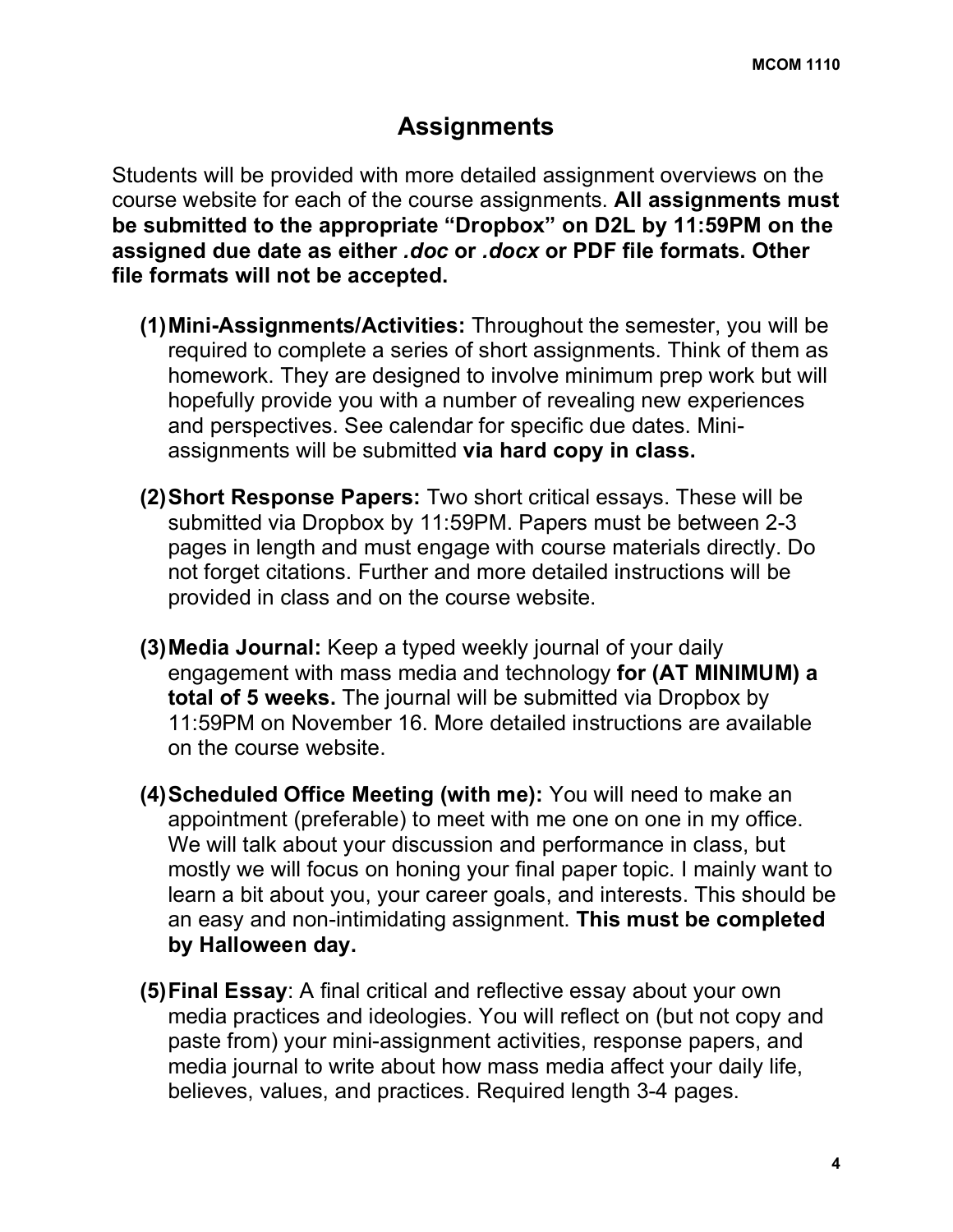### **Late Assignments**

I will deduct 10% or one letter grade from your assignment per day late. I will not count half days. If your assignment was due on Tuesday by class time and you turn it in on Tuesday, but after class, it was one day late. Again, things happen, so contact me via the contact info above. If there is a genuine emergency, contact my cell: 678-346-1228.

## **Grading**

Please keep the following scales and criteria in mind as you complete your assignments:

- **A -** Achievement outstanding relative to the level necessary to meet course requirements.
- **B -** Achievement significantly above the level necessary to meet course requirements.
- **C -** Achievement that meets the course requirements in every respect.
- **D -** Achievement worthy of credit, even though it fails to meet course requirements fully.
- **F -** Represents failure and signifies that the work was either completed but at a level of achievement not worthy of credit or was not completed.

## **Grading Points Breakdown Per Assignment**

| <b>ASSIGNMENT</b>                                                | <b>POINT VALUE</b> | <b>DUE DATE</b>  |
|------------------------------------------------------------------|--------------------|------------------|
| <b>MINI-ASSIGNMENTS</b>                                          | 100                | Various          |
| <b>SHORT RESPONSE PAPERS</b>                                     | $100 \times 2$     | Sept 28 & Nov 19 |
| <b>MEDIA JOURNAL</b>                                             | 200                | <b>Nov 16</b>    |
| <b>SCHEDULED OFFICE MEETING</b><br>(THIS WILL HELP YOU AND ME!!) | 100                | Before Oct 31!!  |
| <b>FINAL REFLECTION ESSAY</b>                                    | 200                | Dec 7            |
|                                                                  |                    |                  |
| <b>TOTAL POINTS POSSIBLE</b>                                     | 800                | N/A              |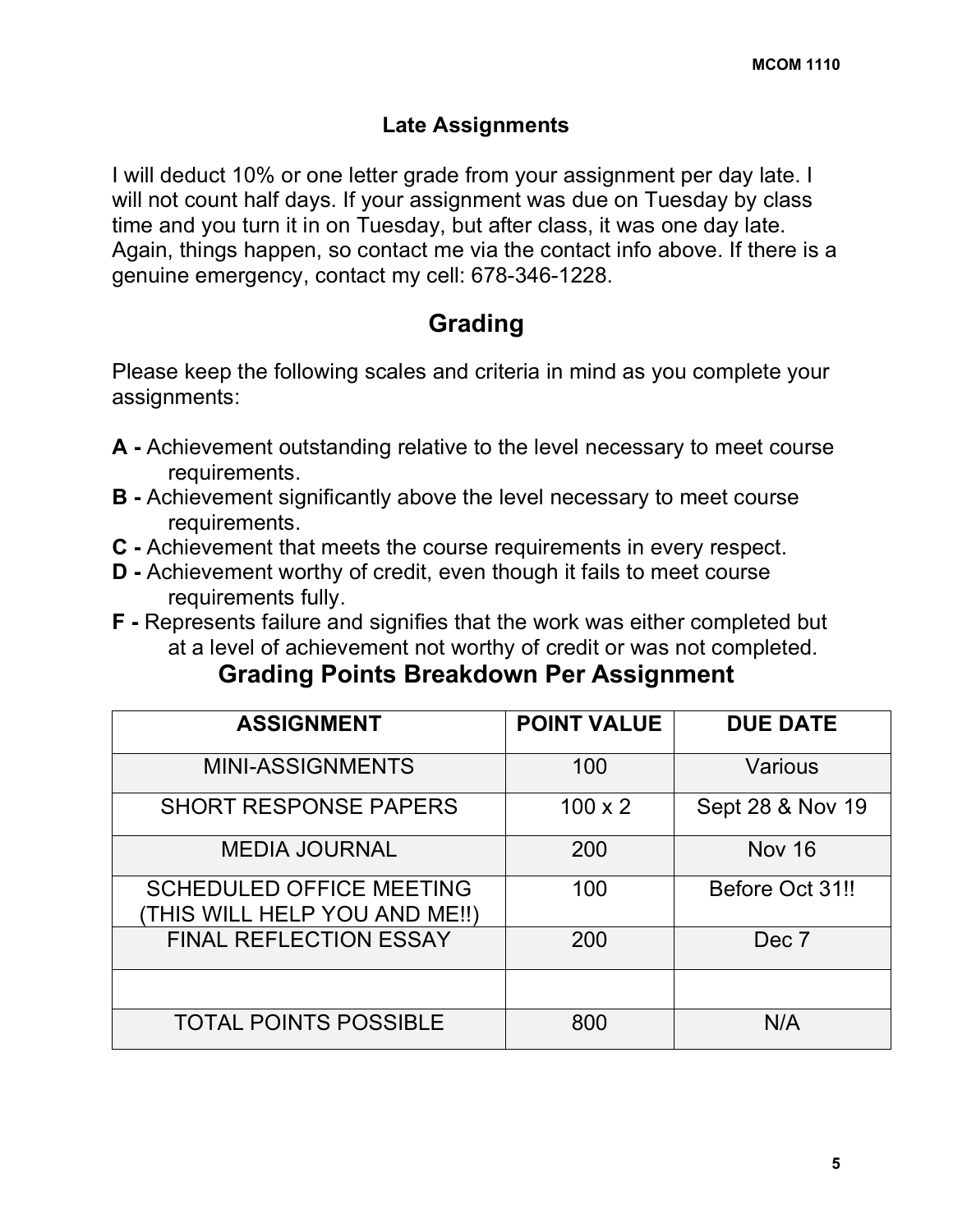| <b>LETTER GRADE</b> | <b>POINT RANGE</b> |
|---------------------|--------------------|
| A                   | 720-800            |
| B                   | 640-719            |
| C.                  | 560-639            |
| D                   | 480-559            |
| F                   | 0-479              |

### **Letter Grade to Point Chart**

**Incompletes:** A grade of incomplete ("I") will be given only in a genuine emergency, and generally only for work which is due during the last two weeks of the course. The student must make arrangements with the instructor for an incomplete before the last day of class.

**Grade Disputes:** If you have a question or dispute about your grade, please wait 24 hours before you contact me with your dispute. Take some time to think about the situation and carefully formulate your argument as to why a grade should be changed. When you do contact me, you should have a specific rationale for why you deserve a higher grade.



You can submit the assignment if you start it before 11:59pm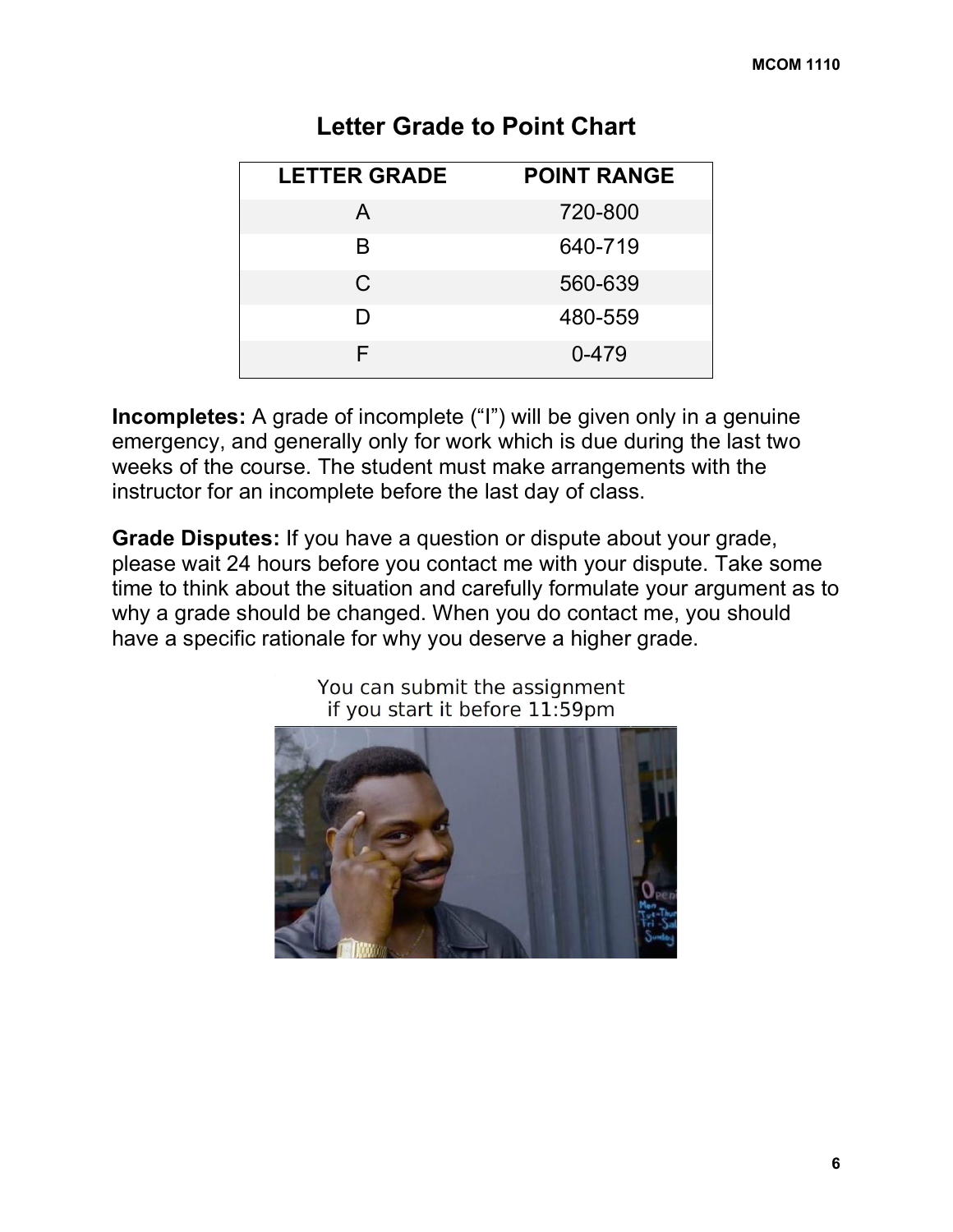### **Course Calendar**

# $\mathcal{L}_\text{max} = \mathcal{L}_\text{max} = \mathcal{L}_\text{max} = \mathcal{L}_\text{max} = \mathcal{L}_\text{max} = \mathcal{L}_\text{max} = \mathcal{L}_\text{max} = \mathcal{L}_\text{max} = \mathcal{L}_\text{max} = \mathcal{L}_\text{max} = \mathcal{L}_\text{max} = \mathcal{L}_\text{max} = \mathcal{L}_\text{max} = \mathcal{L}_\text{max} = \mathcal{L}_\text{max} = \mathcal{L}_\text{max} = \mathcal{L}_\text{max} = \mathcal{L}_\text{max} = \mathcal{$ **Week 1** (M) Aug 27 – Introductions, Course Policies, and Calendar **Read**: Nothing **Due**: Introductions and \*Maybe\* an Activity (W) Aug 29 – Culture, Power, and Ideology **Read**: Horace Miner – "Body Ritual" (Web) **\*\*In-Class Mini-Assignment**: Bring pen/pencil and paper (F) Aug 31 – Critical Approaches to Mass Communication

**Read**: Chapter 1 – "Mass Communication: A Critical Approach" **\*\*In-Class Mini-Assignment**: Bring pen/pencil and paper  $\mathcal{L}_\text{max} = \mathcal{L}_\text{max} = \mathcal{L}_\text{max} = \mathcal{L}_\text{max} = \mathcal{L}_\text{max} = \mathcal{L}_\text{max} = \mathcal{L}_\text{max} = \mathcal{L}_\text{max} = \mathcal{L}_\text{max} = \mathcal{L}_\text{max} = \mathcal{L}_\text{max} = \mathcal{L}_\text{max} = \mathcal{L}_\text{max} = \mathcal{L}_\text{max} = \mathcal{L}_\text{max} = \mathcal{L}_\text{max} = \mathcal{L}_\text{max} = \mathcal{L}_\text{max} = \mathcal{$ 

### **Week 2**

(M) Sept 3 – LABOR DAY (NO CLASS!!)

- (W) Sept 5 Media Effects and Power Structures **Read**: Chapter 15 – "Media Effects and Cultural Approaches to Research" **In-Class Mini-Assignment**: Bring pen/pencil and paper and luck)
- (F) Sept 7 The Internet and Convergence Culture **Read**: Chapter 2 – "The Internet: Digital Media and Media Convergence" \*\***Mini-Assignment DUE**: Media Deprivation Challenge  $\mathcal{L}_\text{max} = \mathcal{L}_\text{max} = \mathcal{L}_\text{max} = \mathcal{L}_\text{max} = \mathcal{L}_\text{max} = \mathcal{L}_\text{max} = \mathcal{L}_\text{max} = \mathcal{L}_\text{max} = \mathcal{L}_\text{max} = \mathcal{L}_\text{max} = \mathcal{L}_\text{max} = \mathcal{L}_\text{max} = \mathcal{L}_\text{max} = \mathcal{L}_\text{max} = \mathcal{L}_\text{max} = \mathcal{L}_\text{max} = \mathcal{L}_\text{max} = \mathcal{L}_\text{max} = \mathcal{$

### **Week 3**

- (M) Sept 10 Convergence Culture (A deeper dive) **Read**: Henry Jenkins – "Worship at the Alter of Convergence" (Web)
- (W) Sept 12 Gaming and Digital Technology **Read**: Chapter 3 – "Digital Gaming and the Media Playground"
- (F) Sept 14 The Cultural Politics of Gaming **Read**: "Inside the Culture of Sexism at Riot Games" (Link on Web) **Due**: Pick one video/topic from the G4TV's Icons series. Watch the video, take notes, and be prepared to share with others. Everyone will get an assigned topic/game/historical figure. No repeats/doubles.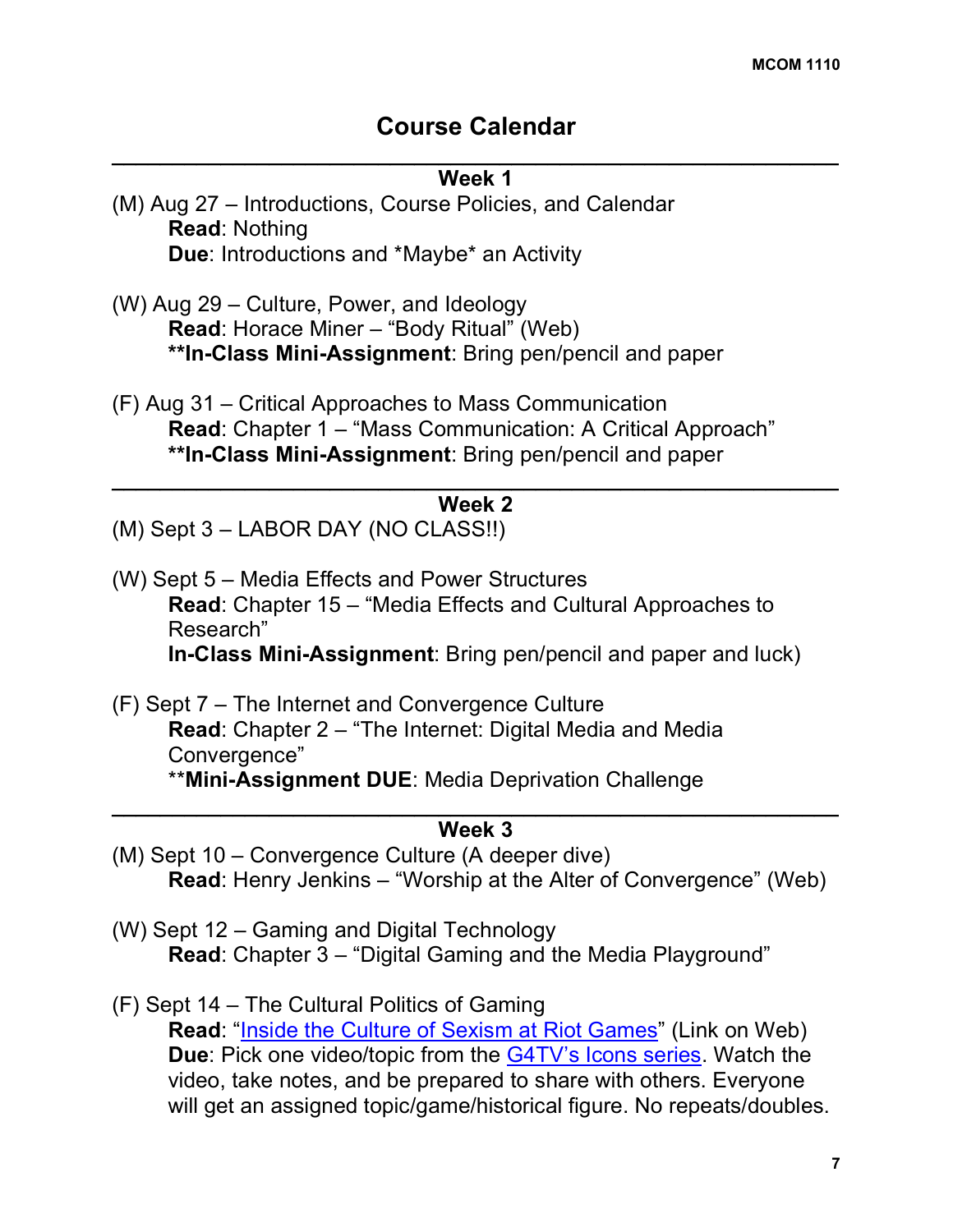### $\mathcal{L}_\text{max}$  , and the contract of the contract of the contract of the contract of the contract of the contract of the contract of the contract of the contract of the contract of the contract of the contract of the contr **Week 4**

- (M) Sept 17 Audio Recording Technologies and Music **Read**: Chapter 4 – "Sound Recording and Popular Music"
- (W) Sept 19 Popular Radio and Broadcasting **Read**: Chapter 5 – "Popular Radio and the Origins of Broadcasting" **Watch In-Class**: *Style Wars*
- (F) Sept 21 Style, Aesthetics, Sound **Read**: No readings, just come prepared to discuss the film **Watch In-Class**: Finish *Style Wars*

### $\mathcal{L}_\text{max}$  , and the contract of the contract of the contract of the contract of the contract of the contract of the contract of the contract of the contract of the contract of the contract of the contract of the contr **Week 5**

- (M) Sept 24 Tune In, TV, and Cable **Read**: Chapter 6 – "Television and Cable"
- (W) Sept 26 How to Watch Television **Read**: Laurie Ouellette – "America's Next Top Model…" (Web) **Watch In-Class**: **½ of "Fifteen Million Merits" –** *Black Mirror*
- (F) Sept 28 Television and Everyday Life **Read**: None (more time for that paper) **Watch In-Class**: Finish *Black Mirror* **Due: Short Response Paper # 1 (via Dropbox by 11:59PM)**

### $\_$  , and the contribution of the contribution of  $\mathcal{L}_\mathcal{A}$ **Week 6**

 $(M)$  Oct 1 – Film **Read**: Chapter 7 – "Movies and the Impact of Images"

(W) Oct 3 – How Media Affect Us and Circulation **Read**: Barbara Klinger – "Contraband Cinema: Piracy, Titanic, and Central Asia." (Web < forest, not the trees) **Watch In-Class**: Film TBD – By You (I choose the genre/theme)

(F) Oct 5 – **In-Class Screening Wrap Up (be prepared for analysis)**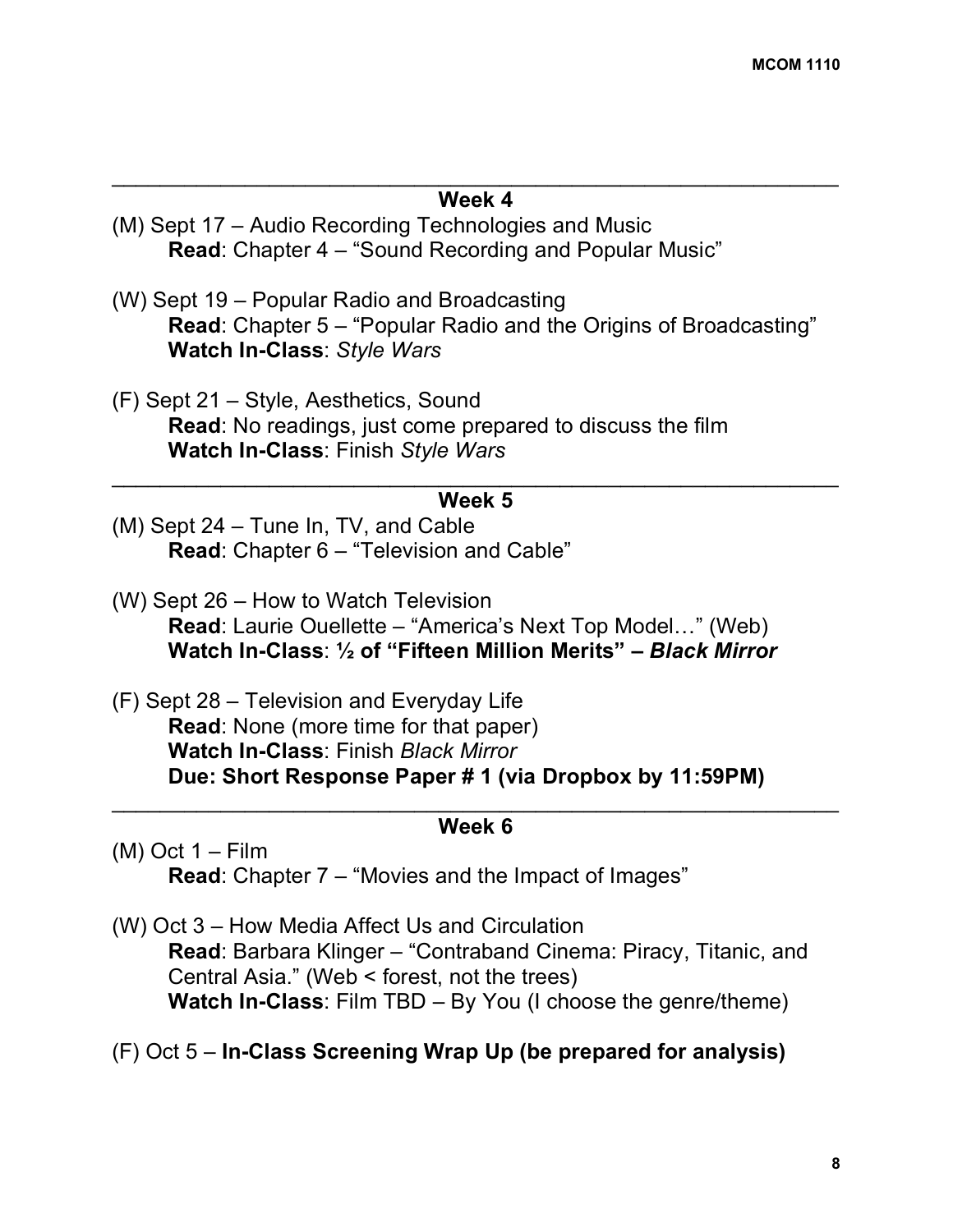#### $\mathcal{L}_\text{max}$  , and the contract of the contract of the contract of the contract of the contract of the contract of the contract of the contract of the contract of the contract of the contract of the contract of the contr **Week 7**

- (M) Oct 8 The News **Read**: Chapter 8 – "Newspapers: The Rise and Decline of Modern Journalism"
- (W) Oct 10 The Crisis in Journalism **Read**: Steven Waldman and Charles Sennott – "The Crisis in Local Journalism Has Become a Crisis of Democracy" (Link also on D2L)
- (F) Oct 12 "Post-Truth" and What to Do About It **Read:** No readings. Just do the Mini-Assignment **\*\*Mini-Assignment Due**: Critical Analysis of Fake News (Web)

#### **Week 8**

- (M) Oct 15 FALL BREAK (NO CLASS!!)
- (W) Oct 17 Magazines **Read**: Chapter 9 – "Magazines in the Age of Specialization"
- (F) Oct 19 Print Culture and Technology **Read**: Chapter 10 – "Books and the Power of Print"

#### **Week 9**

- (M) Oct 22 Consumer Culture **Read**: Chapter 11 – "Advertising and Commercial Culture"
- (W) Oct 24 The Power of Advertising **Read**: Raymond Williams – "Advertising: The Magic System" (Web)
- (F) Oct 26 Ads that Follow, Algorithms, and Algorithmic Culture **Read**: "Facebook's Targeted Ads Are More Complex…" (Web) **\*\*Mini-Assignment DUE: 24 Hour Advertisement Log**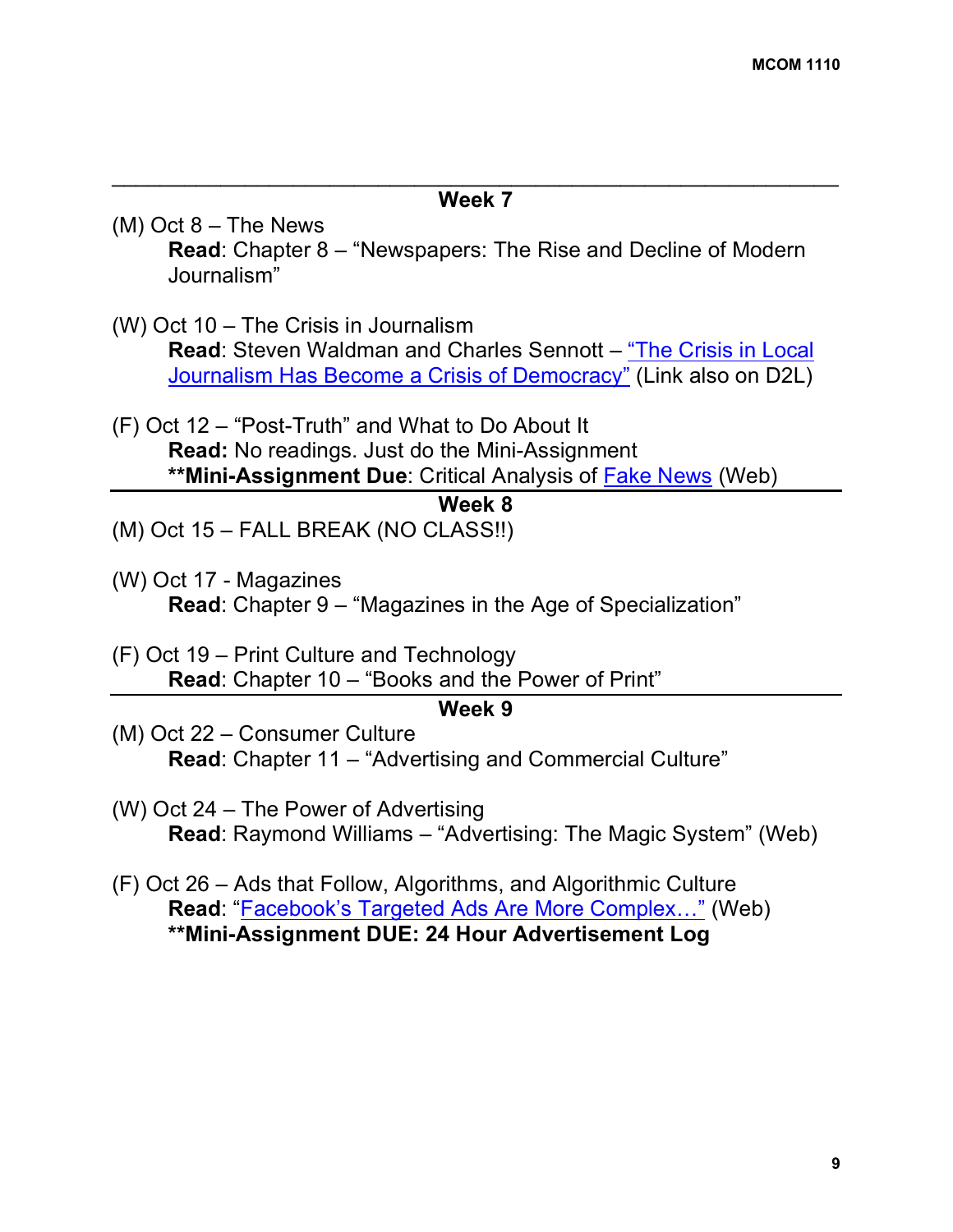### $\mathcal{L}_\text{max}$  , and the contribution of the contribution of the contribution of the contribution of the contribution of the contribution of the contribution of the contribution of the contribution of the contribution of t **Week 10**

- (M) Oct 29 Public Relations **Read**: Chapter 12 – "Public Relations and Framing the Message"
- (W) Oct 31 **–** What Makes Some Messages Stick or Spread **Read**: Chip Heath and Dan Heath – "Introduction" (Web)
- (F) Nov 2 Hands-On (so to speak) PR Workshop **\*\*Mini-Assignment DUE: Bring Ad Examples (hard copy\* if possible)**

#### $\mathcal{L}_\text{max}$  and  $\mathcal{L}_\text{max}$  and  $\mathcal{L}_\text{max}$  and  $\mathcal{L}_\text{max}$  and  $\mathcal{L}_\text{max}$  and  $\mathcal{L}_\text{max}$ **Week 11**

- (M) Nov 5 The Political Economy of Media **Read**: Chapter 13 – "Media Economics and the Global Marketplace"
- (W) Nov 7 The Political Economy of Media (continued) **Read**: We'll pick up where we left off… **\*\*Mini-Assignment Due**: **No Consumption Challenge**
- (F) Nov 9 The Material Lives of Media **Read**: Jussi Parikka – "The Geology of Media." (Web).

#### $\mathcal{L}_\text{max}$  and  $\mathcal{L}_\text{max}$  and  $\mathcal{L}_\text{max}$  and  $\mathcal{L}_\text{max}$  and  $\mathcal{L}_\text{max}$  and  $\mathcal{L}_\text{max}$ **Week 12**

- (M) Nov 12 Veteran's Day (NO CLASS!!)
- (W) Nov 14 CONFERENCE MEETING (NO CLASS!!)
- (F) Nov 16 CONFERENCE MEETING (NO CLASS!!) **Due**: **Media Journal Due (via Dropbox by 11:59PM)**

### $\mathcal{L}_\text{max}$  and  $\mathcal{L}_\text{max}$  and  $\mathcal{L}_\text{max}$  and  $\mathcal{L}_\text{max}$  and  $\mathcal{L}_\text{max}$  and  $\mathcal{L}_\text{max}$ **Week 13**

(M) Nov 19 – Journalism, Values, Ethics, and Effects **Read**: Chapter 14 – "The Culture of Journalism: Values, Ethics, and Democracy"

**Due: Short Response Paper # 2 (via Dropbox by 11:59PM)**

(W) Nov 21 – Thanksgiving Holiday (NO CLASS!!)

(F) Nov 23 – Thanksgiving Holiday (NO CLASS!!)